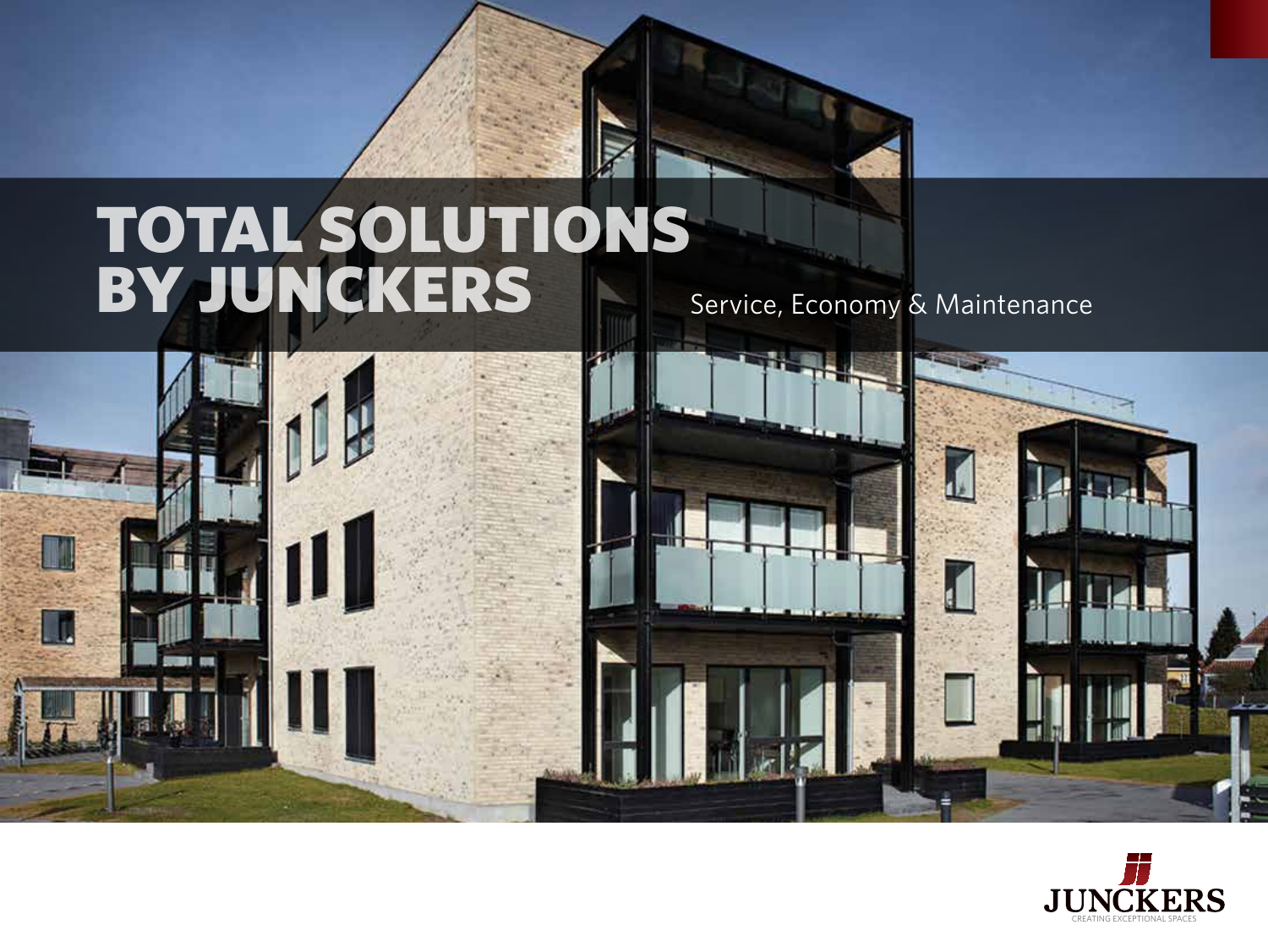



## OUR VALUES

There is no substitute for quality. This has been our attitude since we began to produce wooden floors more than 80 years ago. Our floors are produced to be long-lasting and to look beautiful even after many years of everyday use. The processes which are part of the production of our floors are continuously refined and we constantly endeavour to offer the best flooring solutions for building projects at home and abroad. Through the years we have supplied more than 100 million square metres of solid hardwood floors all over the world – most of these floors are still in use today. This is evidence of a good product to the delight and satisfaction of the consumers.

WF HAVE SUPPLIFD more than 100 million square metres OF SOLID HARDWOOD FLOORSALL OVER THE WORLD – MOST OF THESEARE STILL IN USE TODAY

## SUSTAINABILITY ABOVE ALL

We still manage our company on the old proud traditions introduced in 1930 by our founder, Flemming Juncker. Today we utilise the felled timber 100% and we target our work at initiatives improving environment and environmental consciousness, well beyond statutory requirements.



1930 1940 1940 1950 1950 1960 1960 1960 1970 1980 1980 1980 1980 1980 1980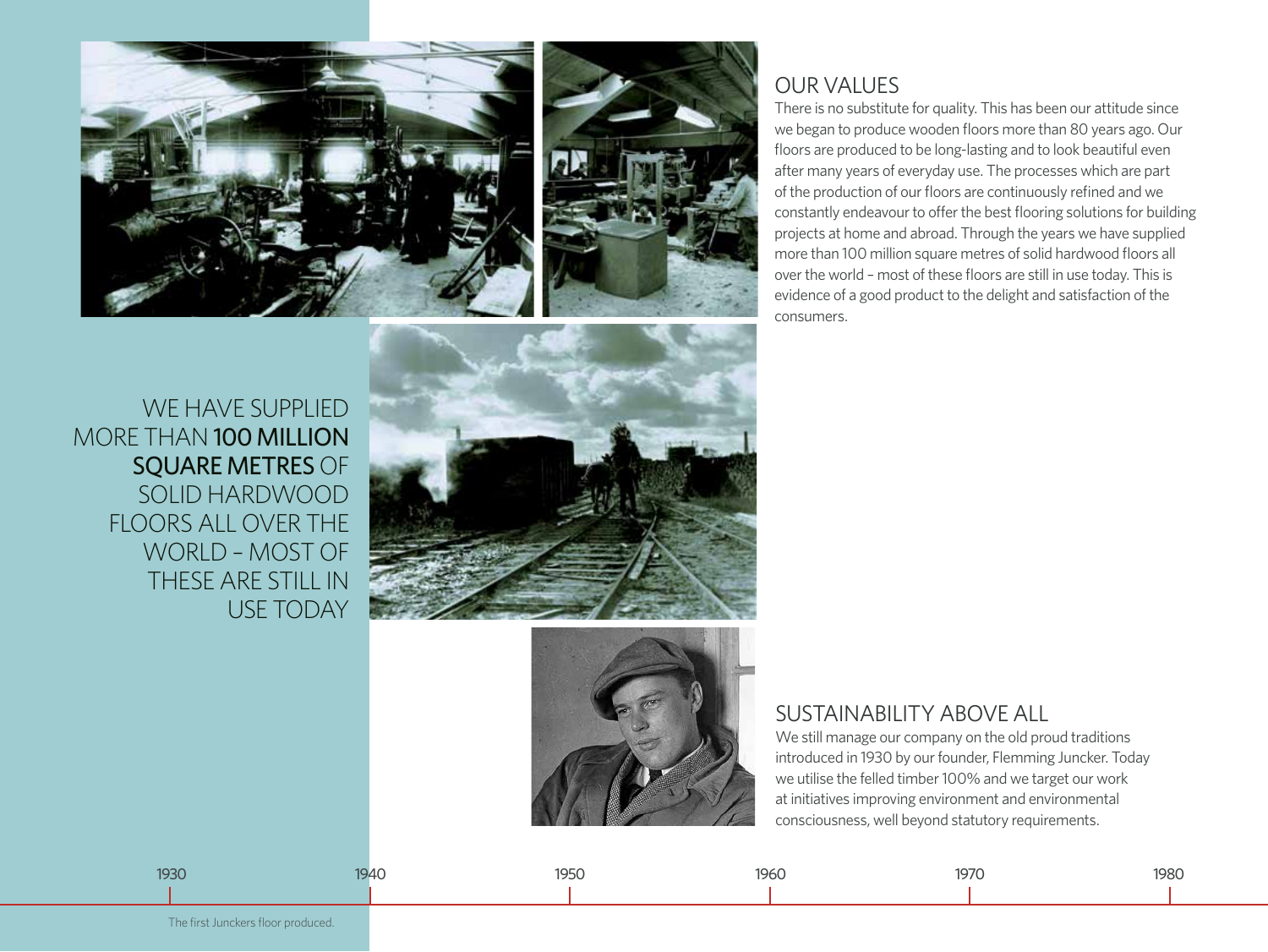## ENVIRONMENT

For generations Junckers has bought hardwood timber from European forests which are managed according to the stringent legislation of the respective countries. In order to protect nature, we ask for certified timber in the buying process and today we buy approximately 2/3rds of our timber from either PEFC or FSC certified sources. Junckers was Chain-of-Custody certified in 2006 and offers a wide range of certified floors.

In the regions where we buy beech timber new trees are planted to such an extent that the total forest area grows every year. This and the fact that the existing forests thrive are living proof that they are managed with care. Junckers utilises the timber 100% in the production process – nothing is wasted. By-products such as bark, chips and sawdust are used for the production of energy by a local CHP plant which is subsequently used in our production of floors in Køge.

The surplus production of this energy is used in the national Danish grid and thus makes Junckers a CO2 positive company.





FCS and PEFC are independent certification schemes. Both organisations work globally in order to promote legal and sustainable forestry in order to safeguard nature, human beings and resources.

## CELABELLING  $\mathsf{C}\mathsf{E}$

CE labelling safeguards free movability within the European market of products complying with the requirements of EU legislation (e.g. safety, health and environmental protection) and is an important indicator that a product fulfils the demands of the legislation. The CE labelling is placed on the product by the manufacturer. By placing the CE labelling on a product the manufacturer declares themself solely responsible for the product complying with all statutory requirements applicable in Europe.

## **INDOOR CLIMATE, ASTHMA AND** ALLERGY LABELLING

Junckers' lacquered and oiled floors comply with the regulations for a healthy indoor climate of the Danish Indoor Climate Labelling; Junckers was the first manufacturer in Denmark to receive this approval from the Danish Technological Institute.

## WOOD IS HEALTHY

Because mould spores and dust mites cannot find places to hide in the floor, you get a room which is cleaner and healthier than with most other floor types. Furthermore, Junckers' solid floors are produced without using insecticides, e.g. PCP (pentachlorfenol) so you can feel completely safe indoors. Wood is a material with a natural, positive impact on the indoor climate. The temperature in the room is kept fairly constant because the wood itself retains heat. Unlike wall-to-wall carpets and laminate floors, wooden floors minimise static electricity from IT equipment, television screens etc. because wood is a non-conducting material.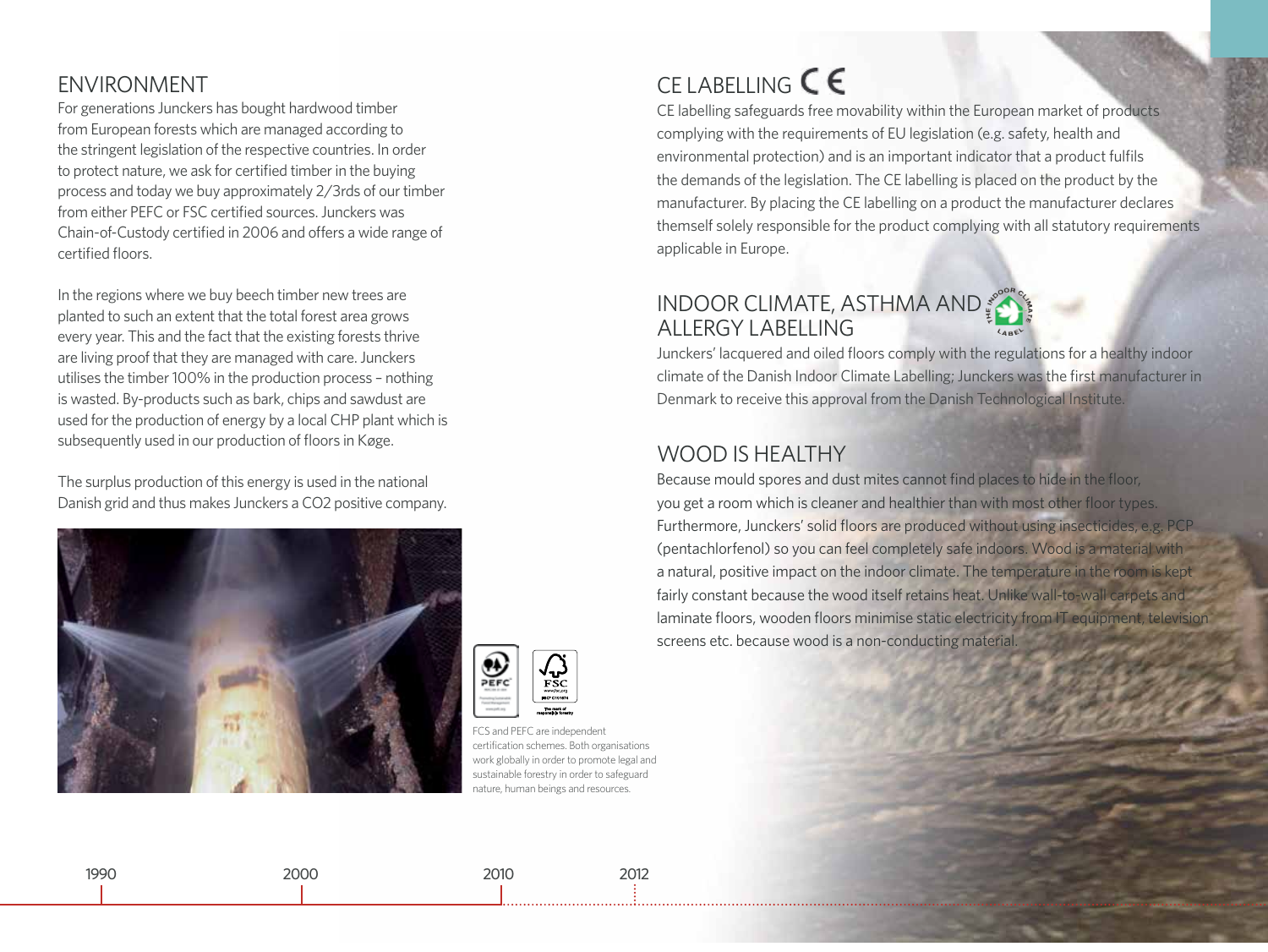EACH PROJECT HAS ITS OWN PERMANENT JUNCKERS CONSULTANT WHO IS IN CLOSE DIALOGUE WITH THE CUSTOMER BEFORE, DURING AND AFTER DELIVERY OF THE ORDER.

Architect: Sweco Arkitekter Size of the project: 12,000 m<sup>2</sup> Builder: Køge Boligselskab Time frame: 2011-2012 Number of square metres: Approx. 7,000 Number of flats: 126

*Ravnsborgvej Køge Boligselskab*

### WE DARE TAKE UP A CHALLENGE

We know that it is decisive for the success of a building project that delivery times and agreements are always kept. Confidence in and advice from the supplier are important factors in connection with a major material investment such as for example a solid wooden floor. That is why we have several free services to provide this. Project Service is only one of them. Each project has its own permanent Junckers consultant who is in close dialogue with the customer before, during and after the delivery of the order. Furthermore, we offer professional training in our Floor Academy, for example to architects, dealers, contractors and floor layers, and we have comprehensive expertise both within logistics and technical service at our disposal.

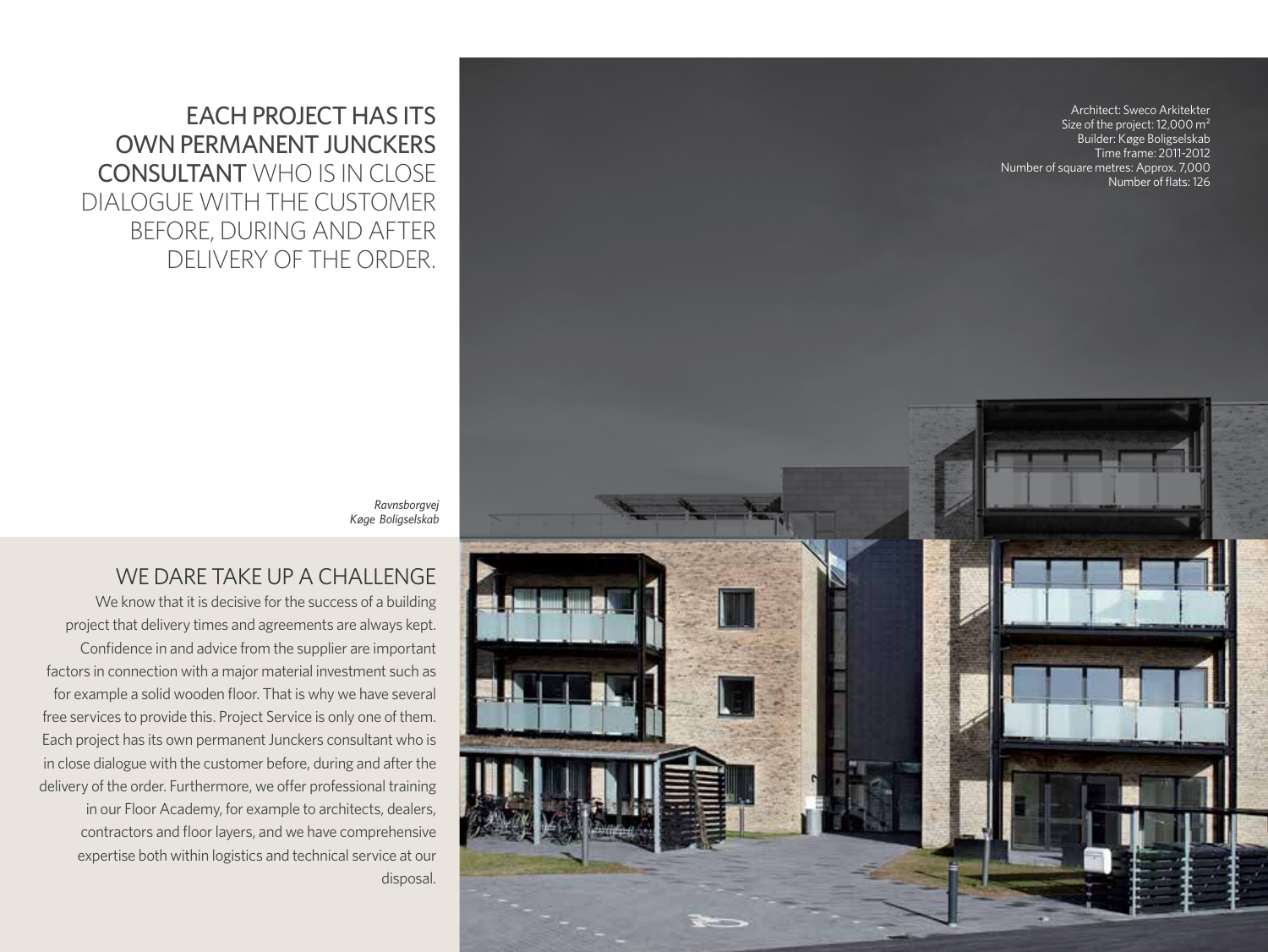## MEET THE WOOD AT FLOOR LEVEL

For more than 60 years we have developed and produced our own woodcare system including a complete range of products for treating and maintaining wooden floors, ceilings and furniture. All products have been thoroughly tested and are easy to work with. A solid wooden floor is an investment for life and it is important to give it the proper treatment so that it remains beautiful for many years.



*Ravnsborgvej / Køge Boligselskab*

## TOTAL COSTS

Compared to an engineered floor, the investment in a solid wooden floor will pay for itself in a few years. A solid wooden floor can be sanded several times and therefore has a long life whereas an engineered floor can only be sanded a few times.

An engineered floor consists of several layers glued together and changing moisture absorption / drying up may weaken the glue joints between wear layer and the intermediate layer which can result in delamination. This is not a risk if you choose solid floor boards.

a solid wooden floor CAN BE SANDED SEVERAL TIMES ANDTHEREFORE HASALONG LIFE WHEREAS AN ENGINEERED FLOOR CAN ONLY BE SANDED A FEW TIMES BEFORE THE WEAR LAYER IS GONE.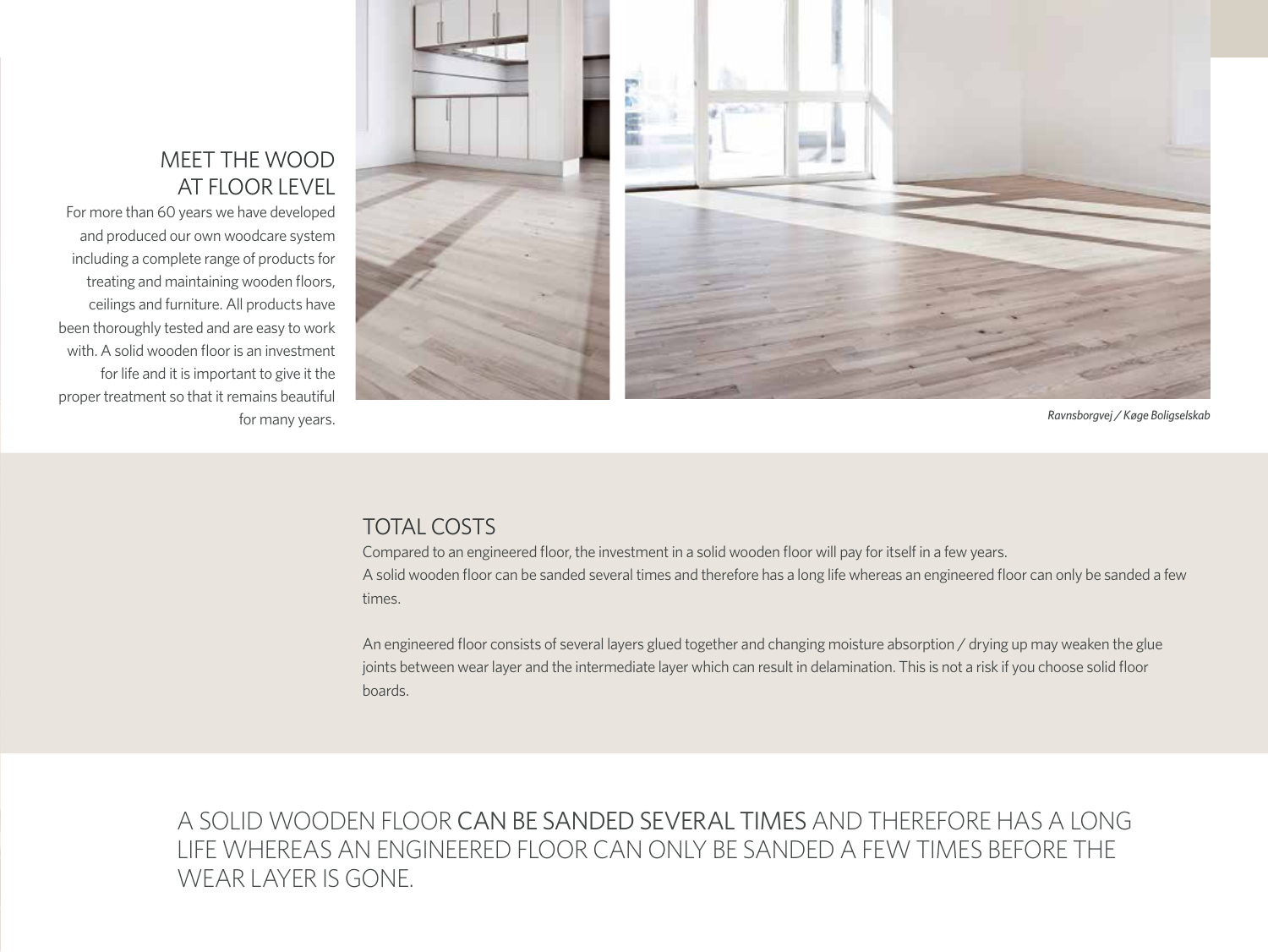







The floor is an important design element in a room. With the right wood species, colour and finish, the floor can create a strong identity in any room. We can deliver your wooden floor in a vast number of wood species, colours, textures and thicknesses. Our floors are available in 3 collections: ORIGINAL, LUXURY and DESIGN – each with its own individual expression. The quality will always be the basis for a beautiful and durable result.

Straightforward authenticity, light and timeless comfort are keys to Junckers ORIGINAL COLLECTION of Nordic hardwoods, beech, ash and oak. These woods blend into classic interiors with natural ease, earned through generations of familiar service. Yet their understated, soft composure equally serves as a pleasing complement to the sharper lines of modern architecture. These floors are classic and confident and will enhance any interior style with their unaffected naturalness.

With a floor from Junckers LUXURY COLLECTION you can indulge in a world of select woods, sumptuous dark tones and a through-and-through elegant feel. The warm hues and lavish extra plank widths will add unflustered weight to any room, yet carry it in their own right. White walls and ceilings rise from the floor. Furniture becomes an added bonus. Enjoy, give in, surrender, these floors are bound to make you feel great.

Junckers DESIGN COLLECTION gives you the ultimate design freedom to create a floor which completes your personal design vision and amplifies the total experience of your living space. Delve into the possibilities and bring your floor into play with a surprising finish, glow, surface reflection, texture, tone or colour. You create the floor – the floor creates the room.

See all our wood species and collections at www.junckers.com.

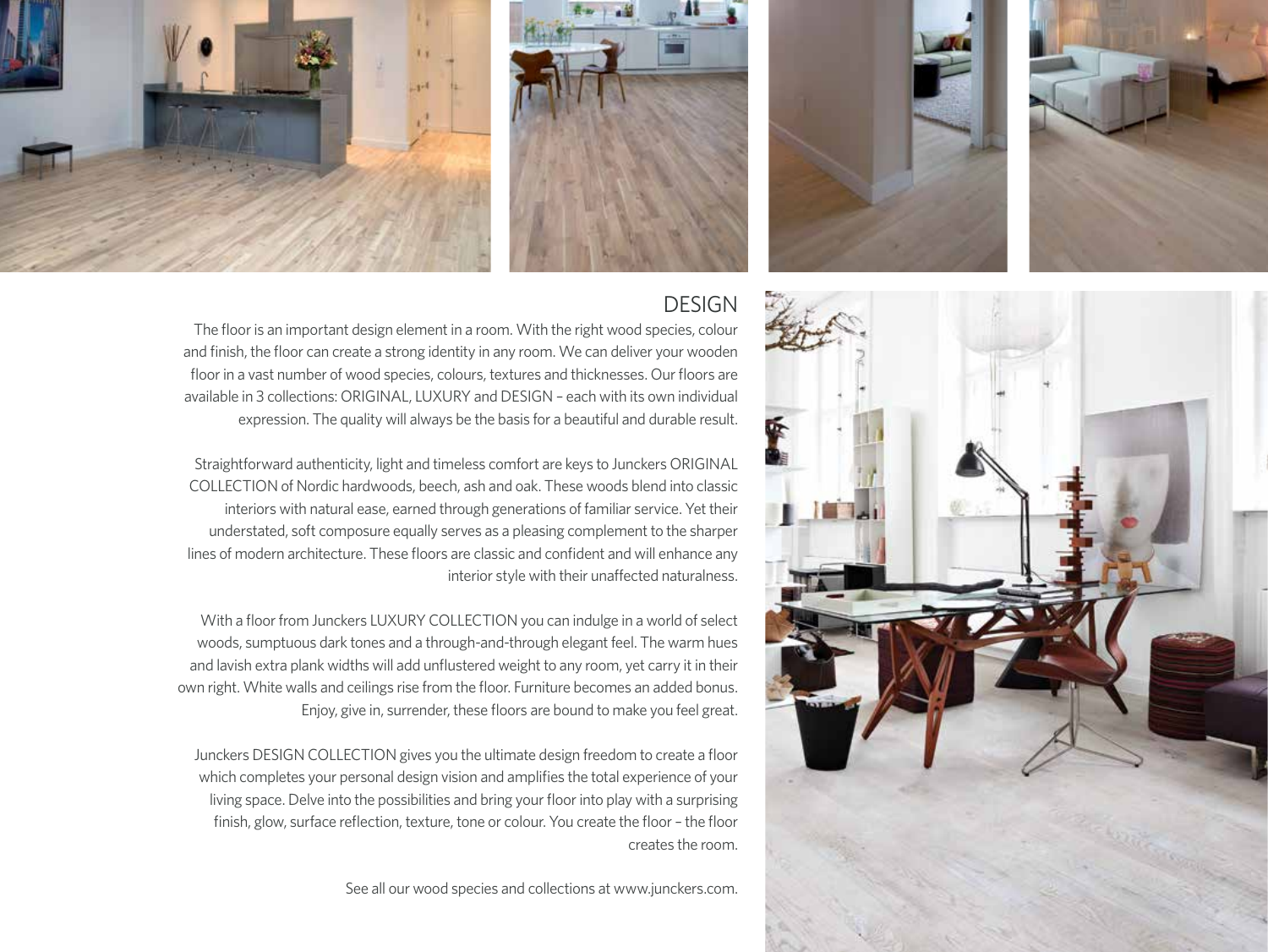## THE FLOOR CREATES THE ROOM – YOU CREATE THE FLOOR

## **quality**

#### **FLEMMING JUNCKER'S FIRST CUT QUALITYIS:**

- ✔ **Junckers' product range**
- ✔ **Solid wood the real thing**
- ✔ **Possibilities of configuration**
- ✔ **Produced in Denmark**
- ✔ **Knowledge has been built up during the last 80 years**
- ✔ **Always high-quality products**
- ✔ **Outstanding technical properties**
- ✔ **Products controlled and qualified on more than 10 different parameters**
- ✔ **CO2 positive energy for the parquet production is 100% based on biomass**
- ✔ **Full range of maintenance and woodcare products**
- ✔ **CE approved**
- ✔ **Certified according to the Danish Indoor Climate Labelling from the Danish Technological Institute**
- ✔ **Design solutions with FSC or PEFC certified timber only (Merbau – VLO certified)**
- ✔ **Our floors are delivered prefinished with oil or lacquer, ready for use**
- ✔ **Different surfaces to choose from**

#### **Project service**

#### **JUNCKERS' PROJECT SERVICE INCLUDES:**

- ✔ **Permanent contact person attached to each project**
- ✔ **Inspiration for solution of the architect's detailed specification**
- ✔ **Supply of customised technical material regarding the individual project**
- ✔ **Guidance for laying the reference floor**
- ✔ **Control of relative humidity of the air**
- ✔ **Check lists for reception and process control**
- ✔ **Training of the persons responsible for maintenance**
- ✔ **Preparation of operation and maintenance plan in cooperation with Junckers' representative**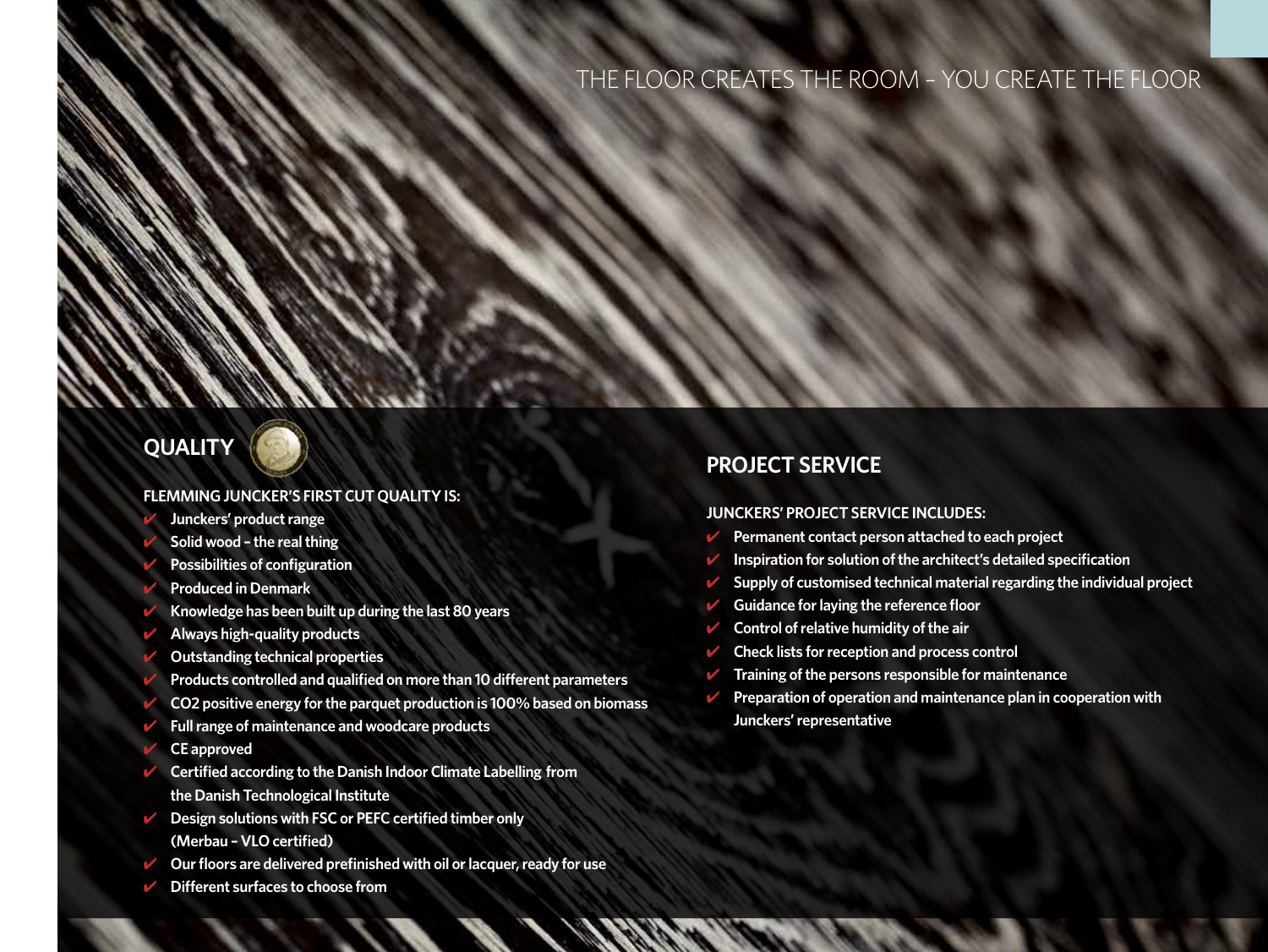

*Vejleåparken, Ishøj*

## OPERATION AND MAINTENANCE

#### WITH JUNCKERS WOODCARE SYSTEM YOU CAN GIVE THE FLOOR WHATEVER APPEARANCE YOU WISH

Wood is a living material which becomes more beautiful every year. That is why it is very important to use the right products. When you use Junckers Woodcare System, you are sure that you give your wooden floors care and maintenance with products from a producer of lacquers and oils with more 50 years' experience.

The future maintenance is easily solved with Junckers Woodcare System. Junckers SylvaCleaner for daily cleaning and when the floor needs to be freshened up, it can be treated with one of Junckers lacquers or oils. After years of wear you may choose to machine sand your floor and treat it as new wood with the chosen Junckers product. Machine sanding can be made several times which gives the floor a long life.

#### A CORRECT TREATMENT IS:

- Light sanding: Sanding with grain 120-150 followed by 1 coat of Junckers water-based lacquer
- Floors sanded to bare wood: 1 coat of Junckers PreLak, screening with grain 120-150, 2 coats of Junckers water-based lacquer.

Or priming with clear/coloured oil according to Junckers' instructions. After a minimum of 24 hours' drying time, apply 2 coats of Junckers water-based lacquer.

Choosing a 2-component lacquer in order to improve the wearability will increase the glue effect significantly and can of course not be recommended for common residential use.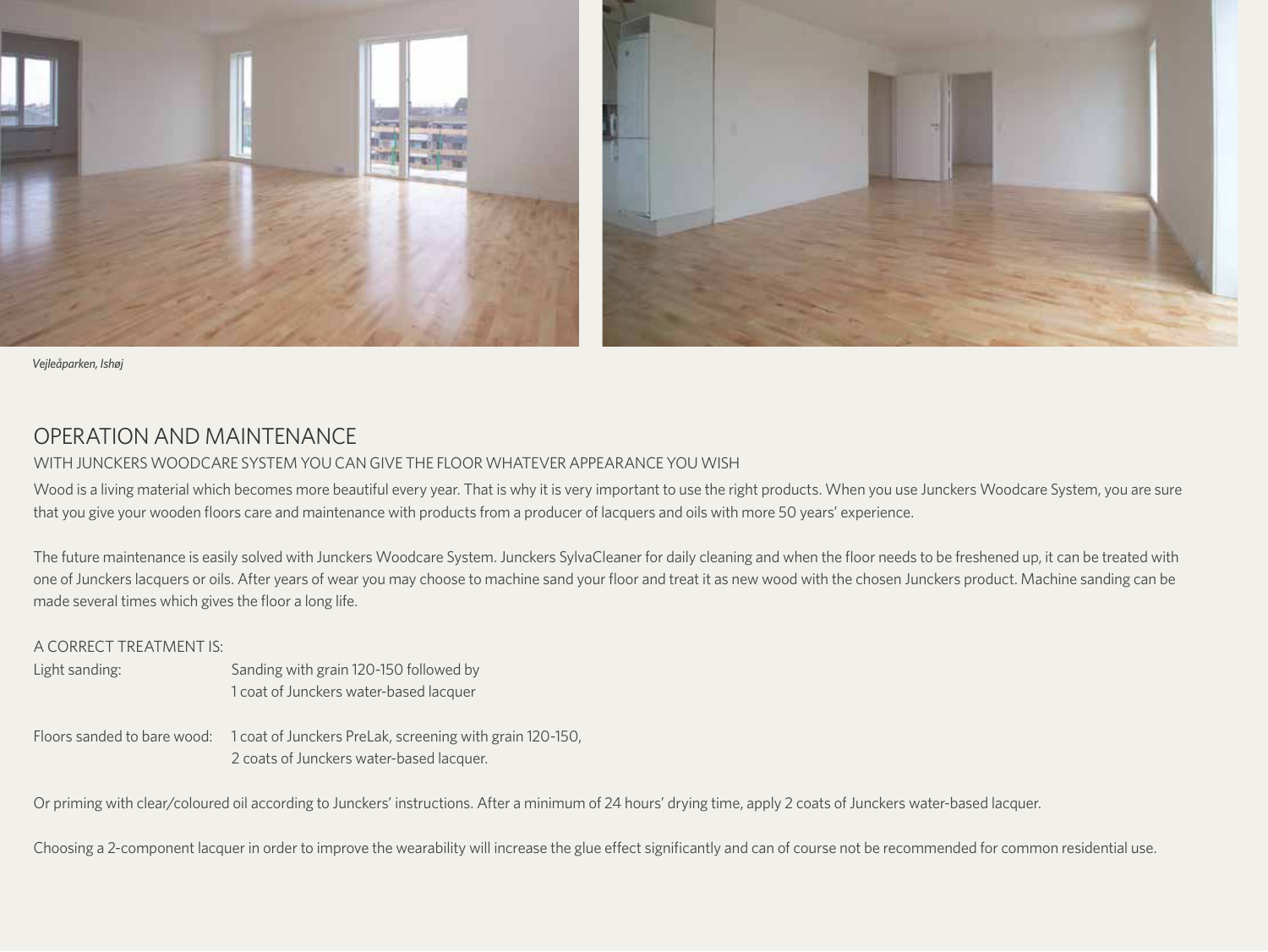

WOODIS A MATERIAL WHICH HAS A NATURAL POSITIVE IMPACT ON THE INDOOR CLIMATE

#### SOLID ADVANTAGES SOLID VERSUS ENGINEERED

Junckers has more than 80 years' experience as a producer of solid wooden floors. Here are some of the many advantages of using Junckers solid hardwood floors.

All our solid hardwood floors are sealed at the stave ends (reduces risk of permanent moisture damages in the wood such as discolouration and splits). In most cases, Junckers solid hardwood floors have a higher Brinell hardness than engineered floors which typically have an intermediate layer of softer wood than the top veneer which makes them more sensitive to blows and stacking marks. Junckers is the only manufacturer in the world to produce solid hardwood floors in press-dried beech and maple which gives a more hard-wearing and moisture stable board with a longer expected life. Junckers solid hardwood floors are prefinished from the factory with an air-dried lacquer which only requires a light screening before re-lacquering. An engineered floor is typically sealed with an UV lacquer which requires a strong screening before re-lacquering, in most cases to bare wood before a new lacquer can be applied. (An air-drying lacquer minimises the sanding costs. At the same time there is a thicker coat of lacquer to re-lacquer as only a light screening is required). There is no risk of delamination on a solid wooden floor because it is solid throughout as opposed to engineered floors with a thin veneer as wear layer. At the same time Junckeres parquet floors are joined with a dovetail tongue eliminating any risk of glue failure. All Junckers floors can be installed on underfloor heating.



*22 mm solid parquet 22 mm engineered parquet (3.6 mm)*

A solid hardwood floor from Junckers can be sanded many times compared with an engineered floor as engineered floors typically consist of a thin top veneer of 3.6 mm or less (see the illustration above showing a solid board versus an engineered board with 3.6 mm wear layer). At the same time, the back veneer on an engineered board must be considered when focusing on the total carrying capacity. A back veneer of 3 mm requires a distance between battens of maximum 50 cm; a back veneer of 2 mm requires a distance between battens of maximum 46 cm. Junckers solid hardwood floors are basically installed on a distance between battens of 60 cm and, at the same time, additional battens at walls and board ends are not required (reduction of installation time and material consumption).

Another advantage of Junckers solid hardwood floors is that they are available in lengths up to 370 cm.

Engineered floors are usually available in lengths of 210-220 cm. As a new feature, Junckers' floors are now available with an extra coat of lacquer. Our solid hardwood floors can be installed immediately (35-65%RH) as they do not require acclimatisation. Junckers Technical Support is ready to assist you before, during and after the many stages of the building process in order to make sure that the climatic conditions are optimum and that the floors are installed correctly. A comprehensive service report which is used for quality assurance is forwarded after each visit.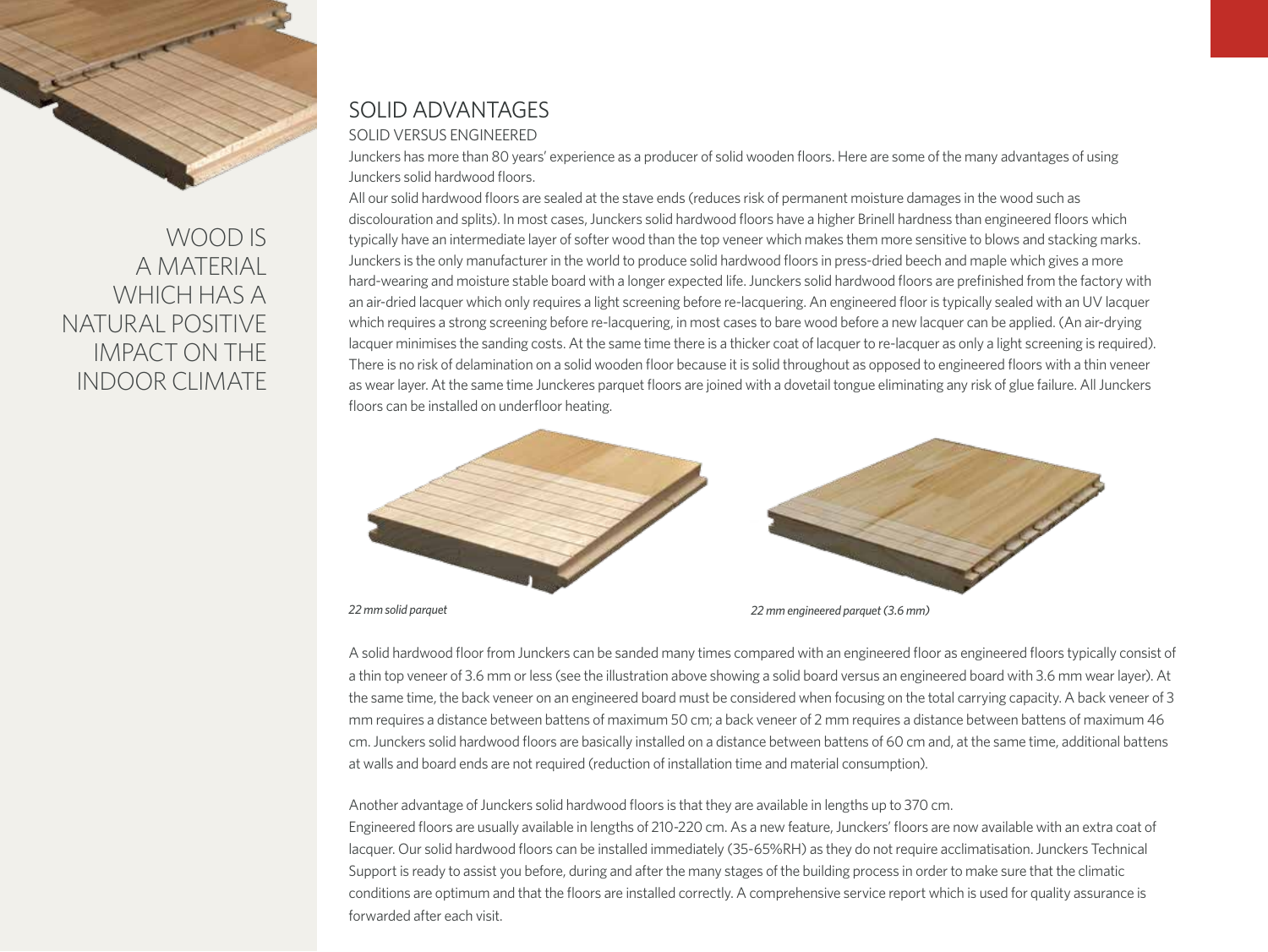

## PRODUCED IN DENMARK

#### WHAT IUNCKERS STANDS FOR?

- ✔ *Strong heritage –* we have been in the market with solid hardwood flooring solutions for more than 80 years.
- ✔ *High quality –* our products have excellent technical properties, remain beautiful and have a long life.
- ✔ *Knowledge* we have a global team of experts covering all aspects of products and solutions and supporting our customers in design, planning, installation, repair and maintenance.
- ✔ *Creativity* we create exceptional rooms together with our customers by reconsidering the form, the function, the use and the colour of our floors.
- ✔ *Certified raw materials –* we demand legally felled timber. Approximately 2/3rds of our timber is FSC and/or PEFC certified. Our goal is to increase the number of certified suppliers.
- ✔ *Sustainable energy consumption* the energy we use in our production is 100% based on biomass from residual wood from the production (not fossil fuels). The produced surplus energy is exported to the local environment resulting in positive CO2 accounts.
- ✔ *Global presence –* we have 6 subsidiaries and more than 30 co-operation partners covering all continents.

#### WHAT DO YOU GET WHEN YOU WORK WITH US?

- Our products are high quality, they feel and sound right.
- We support your brand with our design solutions.
- We offer flexibility in colour, form and expression which can be adapted to your brand.
- We have a strong global presence we are where you are.
- Service we provide good service and support before, during and after the installation.
- We can adapt maintenance programmes to match your requirements.
- $\vee$  Our products have a long life and make it possible to make a new design along the way.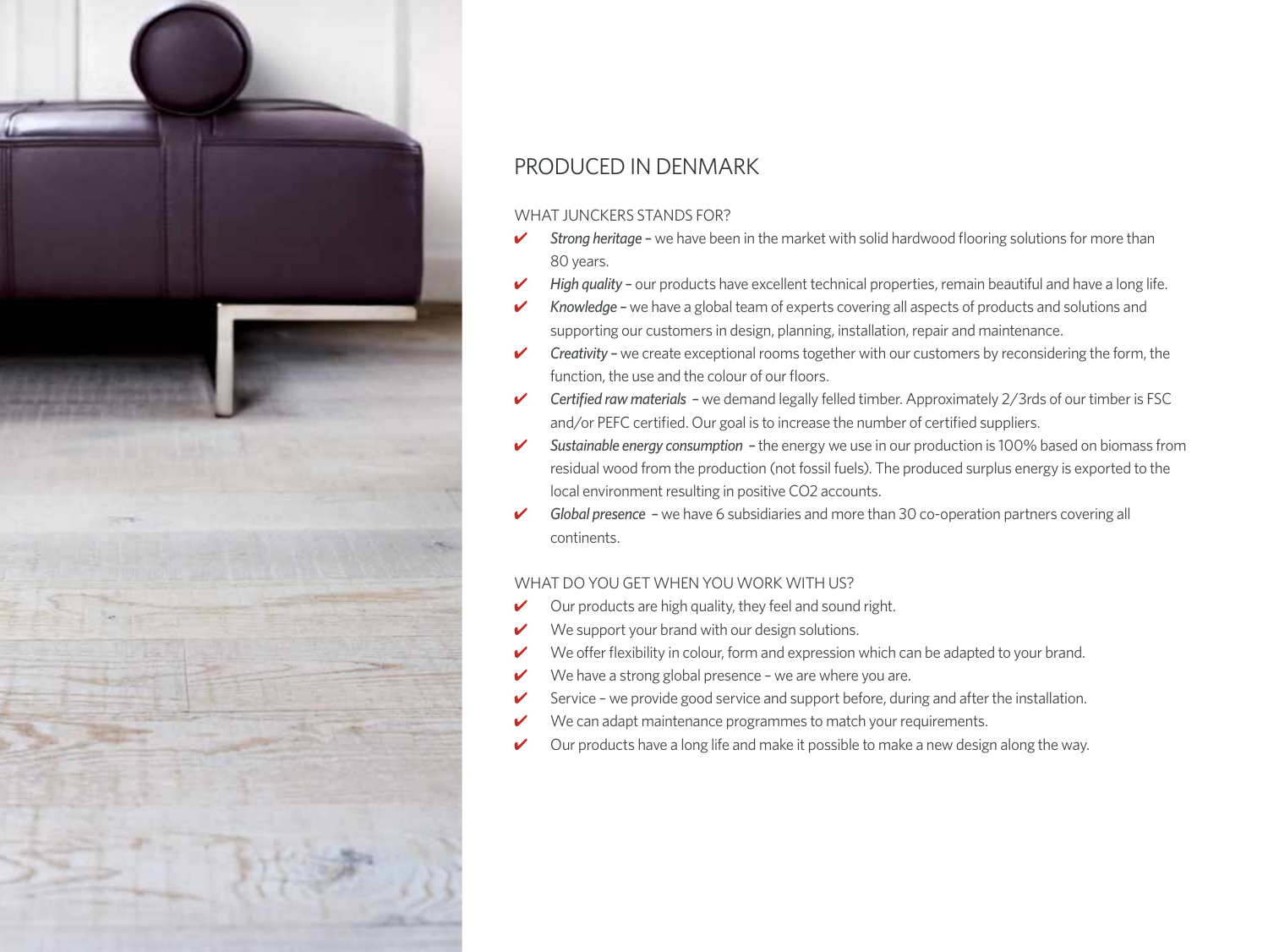## WFII BEGUN

Junckers' Project Service starts when the attached Junckers project consultant and service technician meets with you at the building site approximately three weeks before start-up of the flooring contract. Here you get an overview over the floor contract so that the project can be started according to plan and errors, if any, delays and other price-raising factors relating to the floor laying can be minimised.

You are assured that the floorlayers get the correct guidance in the start-up phase and any questions are clarified from the beginning. You get access to the most competent network of wooden floor experts in the market who assist you in finding the optimal solution before, during and after your project has been finished. In this way, the platform for a healthy and strong quality building is present.

Junckers Project Service ensures the quality in the implementation of the floor contract. With Junckers Project Service we want to focus on the total floor solution which ensures high quality and a better reference value for building owners, architects and contractors. At the same time, Junckers Project Service helps to minimise costs for both main contractor and floor layer. By including the description below in the tender documents you make sure that the platform for a good, healthy and strong quality building is present.

The relative humidity of the air is measured to ensure that it is within the recommended limits before the installation is started.

#### DURING THE IMPLEMENTATION OF THE FLOOR CONTRACT WE OFFER THE FOLLOWING QUALITY ASSURANCE:

- $\vee$  Guidance in the implementation of the floor installation
- ✔ Control of distances between battens
- $\vee$  Control of distances between packing materials
- $\blacktriangleright$  Handing over laying instructions
- $\vee$  Control of installation according to instructions
- $\vee$  Control of minimum distances from floor to wall
- ✔ Control of 10-board measure



For more information please visit www.junckers.com or send an email to junckers@junckers.dk. If you want to talk with us, you are of course always welcome to contact us on tel +45 7080 3000.